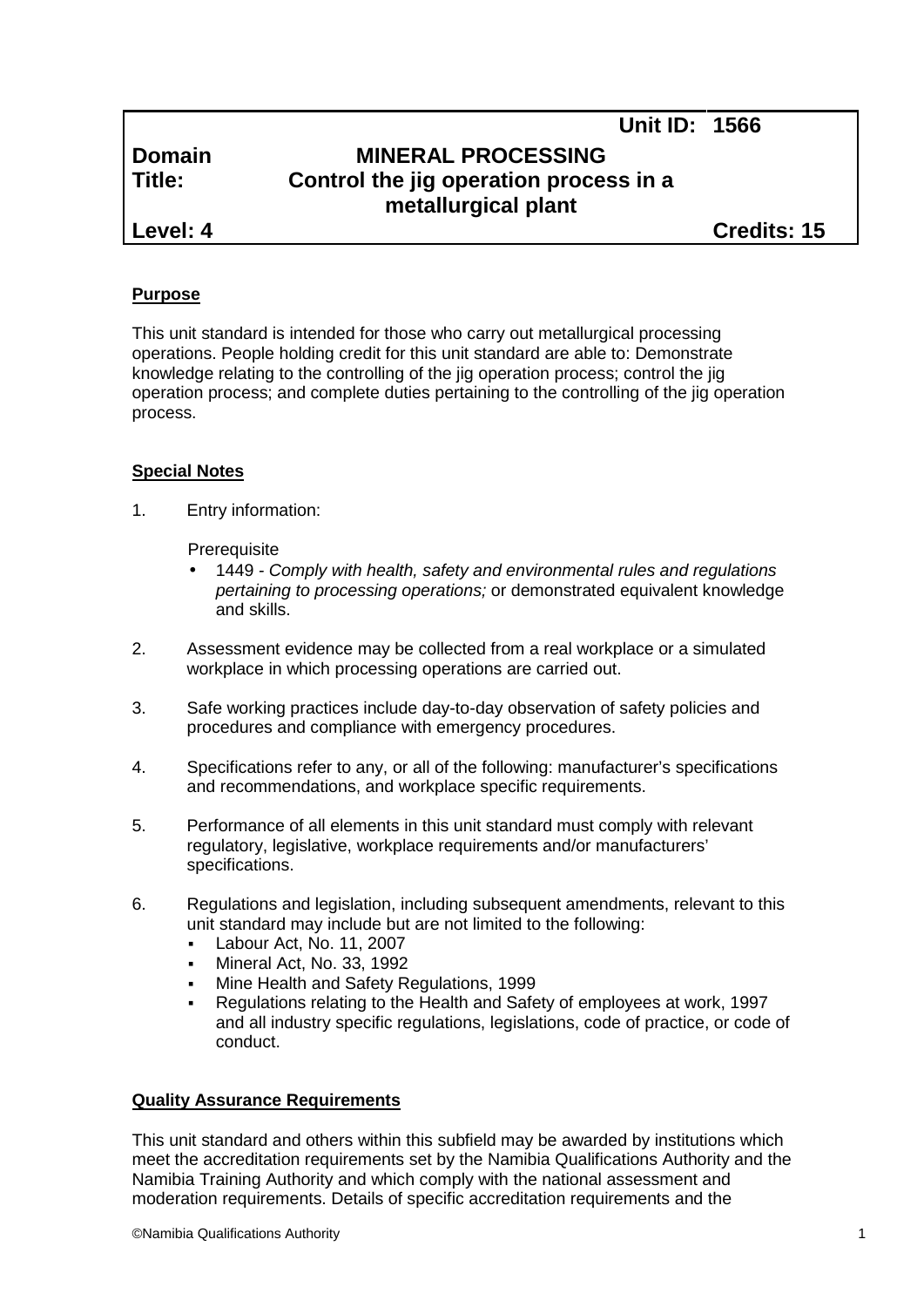national assessment arrangements are available from the Namibia Qualifications Authority and the Namibia Training Authority. All approved unit standards, qualifications and national assessment arrangements are available on the Namibia Training Authority website www.nta.com.na.

# **Elements and Performance Criteria**

# **Element 1: Demonstrate knowledge relating to the controlling of the jig operation process**

# **Performance Criteria**

- 1.1 The occupational safety and health and risk management requirements are explained.
- 1.2 The importance of controlling the jig operation process is described in terms of achieving specified production requirements.
- 1.3 The security requirements and emergency procedures pertaining to the jig operation process are explained.
- 1.4 The communication requirements pertaining to the jig operation process are described.
- 1.5 The process flow and interlock systems of the jig operation process are described in terms of operational requirements.
- 1.6 The operating procedures, parameters and control methods of the jig operation process are explained in terms of workplace and legislative requirements.
- 1.7 Corrective actions, in case of sub-standard conditions and problems be encountered, are described.

# **Element 2: Control the jig operation process**

# **Range**

Inspections include but are not limited to the availability of personal protective equipment and safety equipment; the availability and use of tools and equipment; the condition of safety devices and adherence to safety requirements; the availability and utilisation of process equipment and consumables; the present status of the process; potential hazards and risks; and potential security risks or breaches.

# **Performance Criteria**

- 2.1 Workplace hazards and associated risks towards self and others are identified, minimised or eliminated according to workplace procedures and legislative requirements.
- 2.2 The jig operation process system is inspected according to workplace procedures.
- 2.3 The jig operation process is monitored, controlled and optimised according to workplace procedures.